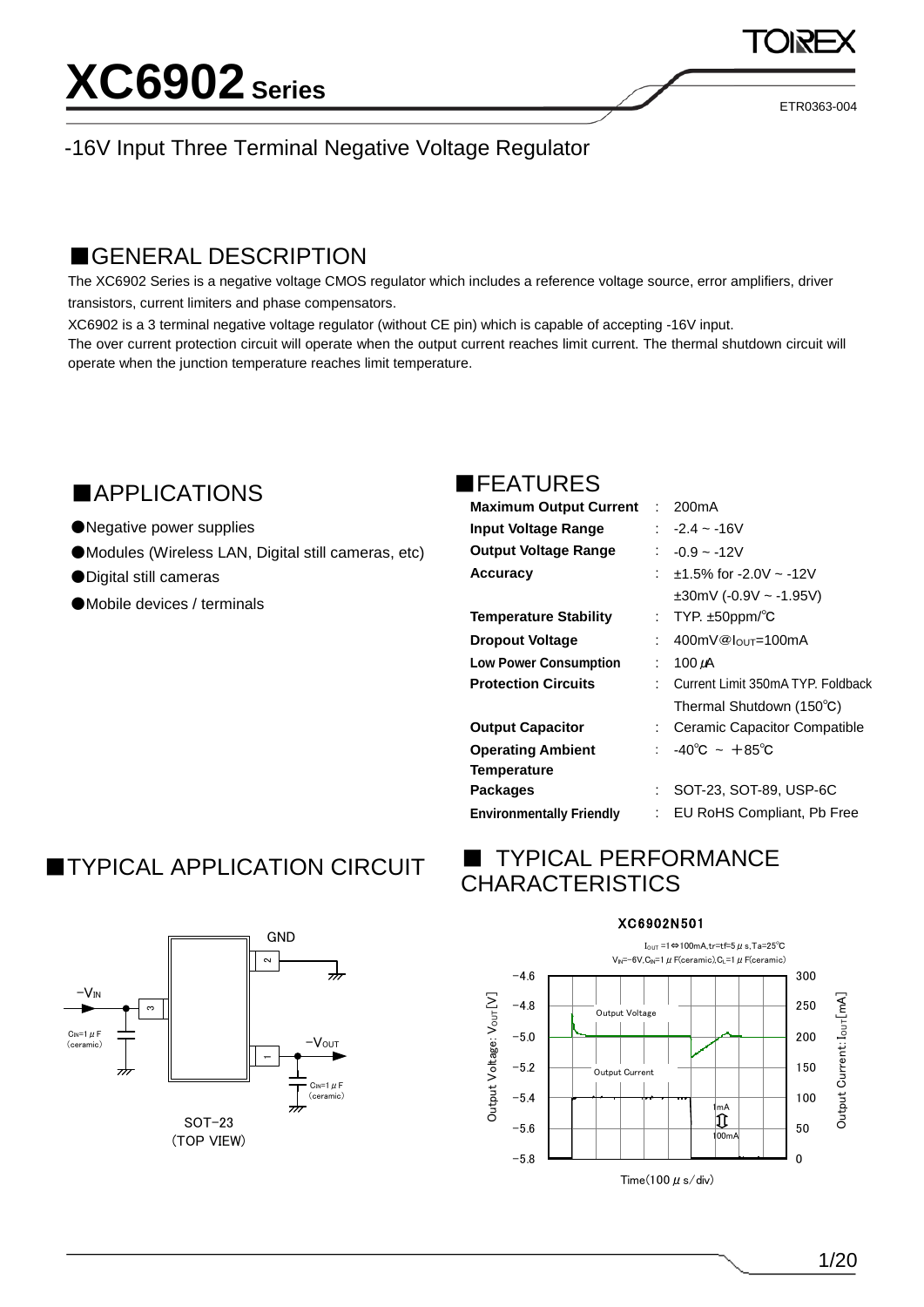# ■BLOCK DIAGRAM



\*Diodes inside the circuit are an ESD protection diode and a parasitic diode.

# ■PRODUCT CLASSIFICATION

### ●Ordering Information

XC6902①②③④⑤⑥-⑦(\*1) Three Terminal Voltage Regulator

| <b>DESIGNATOR</b> | <b>ITEM</b>           | <b>SYMBOL</b>                                                | <b>DESCRIPTION</b>                                                                                                                             |  |
|-------------------|-----------------------|--------------------------------------------------------------|------------------------------------------------------------------------------------------------------------------------------------------------|--|
| Œ                 | <b>Type</b>           | N                                                            | Soft-start, Thermal Shutdown                                                                                                                   |  |
| (2)3              | <b>Output Voltage</b> | $09 - C0$                                                    | e.g.) -2.8V $\rightarrow$ (2=2, 3=8, -12V $\rightarrow$ (2=C, 3=0<br>0.05V increments $(-0.9V - -4.95V)$<br>0.1V increments $(-5.0 \sim -12V)$ |  |
| $\circled{4}$     | <b>Output Voltage</b> | 1                                                            | 0.1V increments<br>e.g.) -1.2V $\Rightarrow$ 2=1, 3=2, 4=1                                                                                     |  |
| <b>Type</b>       | B                     | 0.05V increments<br>e.g.) -1.25 $V \Rightarrow 2=1,3=2,4=$ B |                                                                                                                                                |  |
|                   |                       | ER-G                                                         | $USP-6C(3,000pcs/Reel)$                                                                                                                        |  |
| $56 - 7$          | Packages<br>MR-G      |                                                              | SOT-23 (3,000pcs/Reel)                                                                                                                         |  |
|                   | (Order Unit)          | PR-G                                                         | SOT-89(1,000pcs/Reel)                                                                                                                          |  |

(\*1) The "-G" suffix denotes Halogen and Antimony free as well as being fully EU RoHS compliant.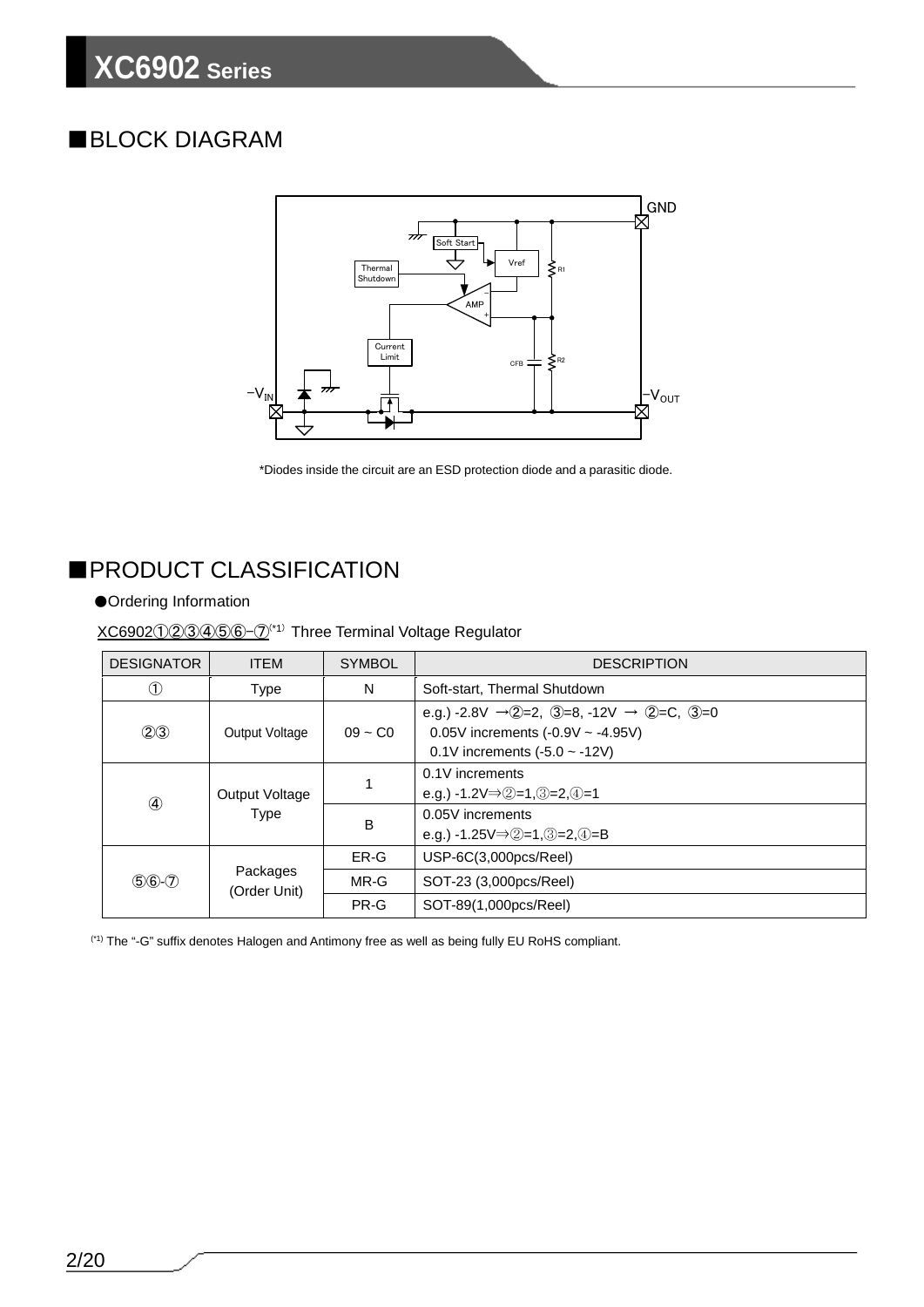## ■PIN CONFIGURATION



\* The dissipation pad for the USP-6C package should be solder-plated in recommended mount pattern and metal masking to enhance mounting strength and heat release. If the pad needs to be connected to other pins, it should be connected to the -V<sub>IN</sub> (No. 3) pin.

# ■ PIN ASSIGNMENT

|            | <b>PIN NUMBER</b> |            | <b>PIN</b>       |                        |
|------------|-------------------|------------|------------------|------------------------|
| USP-<br>6C | <b>SOT-23</b>     | SOT-<br>89 | <b>NAME</b>      | <b>FUNCTIONS</b>       |
| 3          | 3                 | 2          | -V <sub>IN</sub> | Negative Supply Input  |
|            |                   | 3          | -Vout            | <b>Negative Output</b> |
| 6          | 2                 |            | <b>GND</b>       | Ground                 |
| 2,4,5      |                   |            | ΝC               | No Connection          |

# ■ABSOLUTE MAXIMUM RATINGS

### GND=0V,Ta=25℃

| <b>PARAMETER</b>                             |                  | <b>SYMBOL</b>   | <b>RATINGS</b>                                                                                                                                            |        |
|----------------------------------------------|------------------|-----------------|-----------------------------------------------------------------------------------------------------------------------------------------------------------|--------|
| Input Voltage                                |                  | V <sub>IN</sub> | $GND-18 \sim GND+0.3$                                                                                                                                     | $\vee$ |
| Output Current <sup>(*1)</sup>               |                  | <b>I</b> OUT    | 500                                                                                                                                                       | mA     |
| <b>Output Voltage</b>                        |                  | <b>VOUT</b>     | $V_{IN} - 0.3 - V_{IN} + 18$                                                                                                                              | $\vee$ |
| Power Dissipation                            | USP-6C<br>SOT-23 | Pd              | 120<br>1000(40mm x 40mm Standard board) <sup>(*2)</sup><br>1250(JESD51-7 board) <sup>(*2)</sup><br>250<br>500(40mm x 40mm Standard board) <sup>(*2)</sup> | mW     |
|                                              | SOT-89           |                 | 500<br>1000(40mm x 40mm Standard board) <sup>(*2)</sup>                                                                                                   |        |
| <b>Operating Ambient Temperature</b><br>Topr |                  |                 | $-40 - +85$                                                                                                                                               | °C     |
| Storage Temperature                          |                  | Tstg            | $-55 - +125$                                                                                                                                              | °C     |

(\*1) Please use within the range of  $I_{\text{OUT}} \leq P d / (V_{\text{OUT}} \cdot V_{\text{IN}})$ 

(\*2) The power dissipation figure shown is PCB mounted and is for reference only. Please refer to PACKAGING INFORMATION for the mounting condition.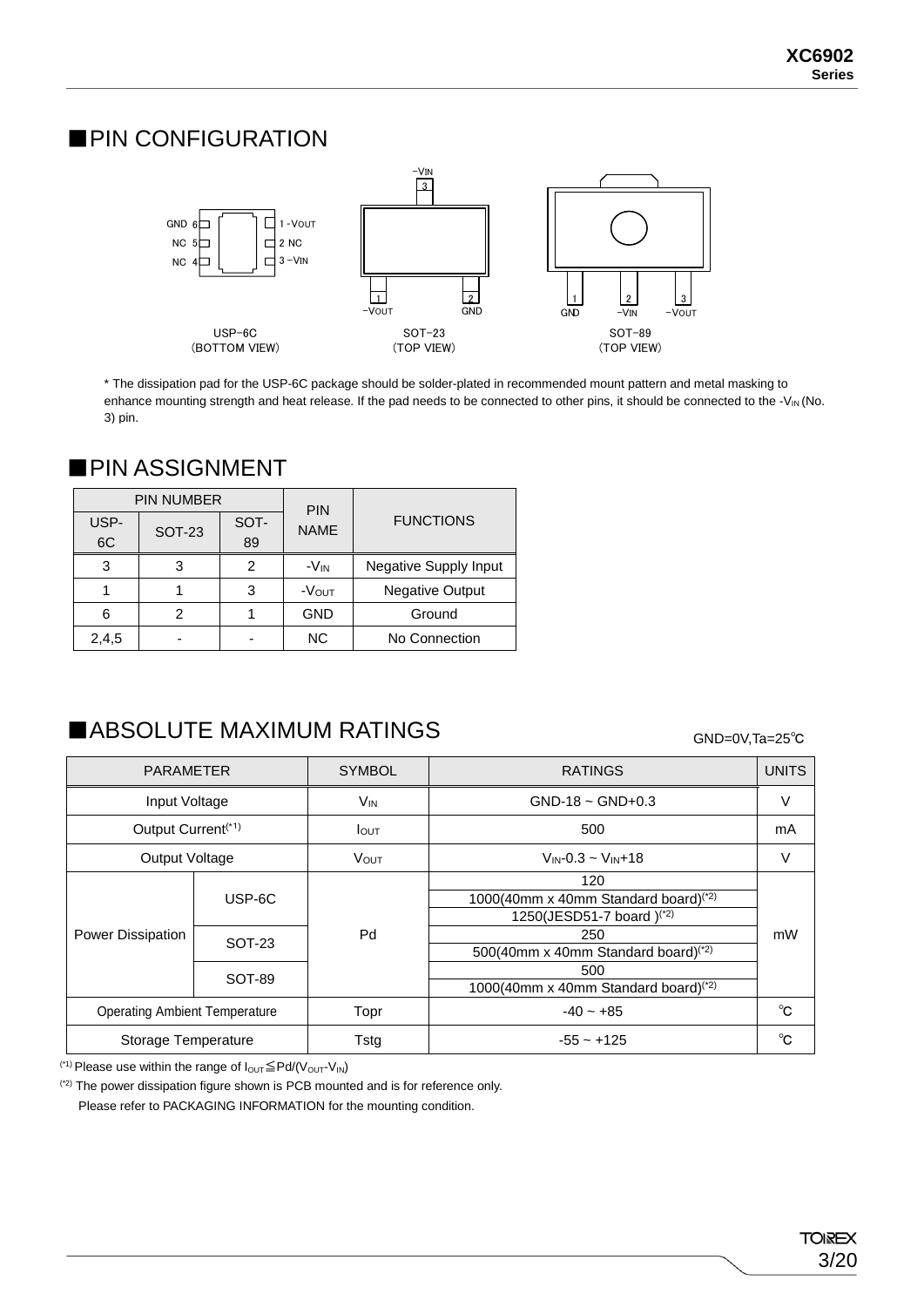# ■ELECTRICAL CHARACTERISTICS

### ●XC6902 Series

GND=0V,Ta=2

| <b>PARAMETER</b>                                 | <b>SYMBOL</b>                  |                                                               | <b>CONDITIONS</b>                                         | MIN.                     | TYP.                         | MAX.                       | <b>UNITS</b>      | <b>CIRCUIT</b> |
|--------------------------------------------------|--------------------------------|---------------------------------------------------------------|-----------------------------------------------------------|--------------------------|------------------------------|----------------------------|-------------------|----------------|
| Output Voltage                                   | $V_{OUT(E)}$ <sup>(*2)</sup>   | $IOUT=20mA$                                                   | $V_{\text{OUT(T)}}<-2.0V$<br>$V_{OUT(T)} \geq -2.0V$      | x1.015<br>$-0.030$       | $V_{OUT(T)}$ <sup>(*1)</sup> | $\times 0.985$<br>$+0.030$ | $\vee$            | $\circled{1}$  |
| Maximum<br>Output                                | <b>I</b> OUTMAX                | $V_{IN} = V_{OUT(T)}$ -<br>2.0V                               | $V_{OUT(T)} \leq -2.4V$                                   | 200                      |                              |                            | mA                | $\circled{1}$  |
| Current <sup>(*4)</sup>                          |                                | $V_{IN} = -4.4V$                                              | $V_{\text{OUT(T)}}$ > -2.4V                               |                          |                              |                            |                   |                |
| Load Regulation                                  | Δ<br>Vout                      | $V_{IN} = V_{OUT(T)}$ -<br>1.0V                               | $V_{\text{OUT(T)}} \leq -3.0V$                            |                          | 20                           | 60                         | mV                | $\circled{1}$  |
|                                                  |                                | $V_{IN} = -4.0V$                                              | $V_{\text{OUT(T)}}$ $>$ -3.0V                             |                          |                              |                            |                   |                |
|                                                  |                                |                                                               | 1mA≦IouT≦100mA                                            |                          |                              |                            |                   |                |
| Dropout Voltage                                  | $Vdiff(*3)$                    |                                                               | $IOUT=20mA$                                               |                          | $E-1^{(*)}$                  |                            | mV                | $\circled{1}$  |
| <b>Supply Current</b>                            | <b>BIAS</b>                    |                                                               | VIN=-16V, IOUT=0mA                                        | $\overline{\phantom{a}}$ | 100                          | 200                        | μA                | $\circled{1}$  |
|                                                  |                                | $V_{IN}$ :-16 $V \sim$ -<br>2.4V                              | $V_{\text{OUT(T)}}$ > -1.4V                               |                          | 0.05                         | 0.20                       |                   |                |
| Input Line                                       | ΔVουτ/<br>$(\Delta V_{IN}$     | $V_{IN}$ :-16 $V \sim$<br>$V_{\text{OUT}(T)}-1V$              | $-9 \leq V_{\text{OUT(T)}} \leq -$<br>1.4V                |                          |                              |                            | $\% / V$          | $\mathcal{F}$  |
| Regulation                                       | $V_{OUT}$                      | $V_{IN}$ :-16 $V \sim$<br>$V$ OUT(T)- $1V$                    | $V_{\text{OUT(T)}}<-9.0V$                                 |                          | 0.1                          | 0.30                       |                   |                |
|                                                  |                                |                                                               | $IOUT=20mA$                                               |                          |                              |                            |                   |                |
| Input Voltage                                    | $V_{IN}$                       |                                                               |                                                           | $-16$                    | $\blacksquare$               | $-2.4$                     | $\vee$            | $\circled{1}$  |
| Output Voltage<br>Temperature<br>Characteristics | AVOUT/<br>(ΔTopr·<br>$V_{OUT}$ | $IOUT=20mA$<br>-40°C≦Topr≦85°C                                |                                                           |                          | ±50                          |                            | ppm/°C            | $\circled{1}$  |
| Ripple<br>Rejection<br>Ratio                     | <b>PSRR</b>                    | $V_{IN} = \{V_{OUT(T)}-1.0\}+0.5Vp-pAC,$<br>lout=20mA, f=1kHz |                                                           |                          | 45                           |                            | dB                | $\circled{2}$  |
| <b>Limit Current</b>                             | <b>LIM</b>                     | $V_{IN} = V_{OUT(T)}$ -<br>2.0V<br>$V_{IN} = -4.4V$           | $V_{OUT(T)} \leq -2.4V$<br>$V$ OUT(T) $>$ -2.4V           | 210                      | 300                          |                            | mA                | $\circled{1}$  |
| <b>Short-Circuit</b><br>Current                  | <b>I</b> SHORT                 |                                                               | $V_{IN} = V_{OUT(T)} - 2.0V$<br>Short - Vout to GND level | $\overline{\phantom{a}}$ | 80                           |                            | mA                | $\circled{1}$  |
| <b>Detect Thermal</b><br>Shutdown<br>Temperature | <b>T</b> <sub>TSD</sub>        | IC Junction temperature                                       |                                                           |                          | 150                          |                            | $^{\circ}$ C      | $\circled{1}$  |
| Release<br>Thermal<br>Shutdown<br>Temperature    | <b>T</b> <sub>TSR</sub>        | IC Junction temperature                                       |                                                           |                          | 125                          |                            | $^{\circ}$ C      | $\circled{1}$  |
| <b>Hysteresis Width</b>                          | THYS                           |                                                               | T <sub>TSD</sub> -T <sub>TSR</sub>                        | $\blacksquare$           | 25                           |                            | $^\circ \text{C}$ | $\circled{1}$  |
|                                                  |                                |                                                               | $V_{\text{OUT(T)}}$ >-4.0V                                | 0.12                     | 0.4                          | 1.2                        | ms                | $\circled{3}$  |
| Soft Start Time<br>tss                           | $R_L = 3k \Omega^{(6)}$        | $V_{OUT(T)} \leq -4.0V$                                       | 0.2                                                       | 0.7                      | $\overline{\mathbf{c}}$      | ms                         | $\circled{3}$     |                |

NOTE:

The test condition for input voltage, Unless otherwise stated, GND=0V,  $V_{IN}=V_{OUT(T)}$ -1.0V or -2.4V.

 $(1)$   $V<sub>OUT(T)</sub>$ : Nominal output voltage

 $(2)$   $V_{\text{OUT}(E)}$ : Effective output voltage (see the voltage chart)

(ie. The output voltage when "V<sub>OUT(T)</sub>-1.0V" or "-2.4V" is provided at the V<sub>IN</sub> pin while maintaining a certain I<sub>OUT</sub> value.

 $(3)$  Vdif = -{V<sub>IN1</sub>- V<sub>OUT1</sub>}

 $V_{IN1}$  is the input voltage when  $V_{OUT1}$  appears at the  $V_{OUT}$  pin while input voltage is gradually increased

 $V<sub>OUT1</sub>$  is the voltage equal to 98% of the normal output voltage when amply stabilized  $V<sub>OUT(1)</sub>$  -1.0V or -2.4V (the bigger absolute value one ) are input at the  $V_{IN}$  pin.

(\*4)The maximum current may not be able to flow when thermal shutdown operates, it depends on power dissipation.

(\*5)E-1:Refer to Dropout Voltage Chart.

<sup>(\*6)</sup> Input voltage condition is  $V_{\text{IN}}=0V \rightarrow V_{\text{OUT}}-1V$  with 5µs rising time.

Soft-start time t<sub>SS</sub> is defined as the time taken from the 90% rising of V<sub>IN</sub> to the 95% rising of V<sub>OUT(E)</sub>.

4/20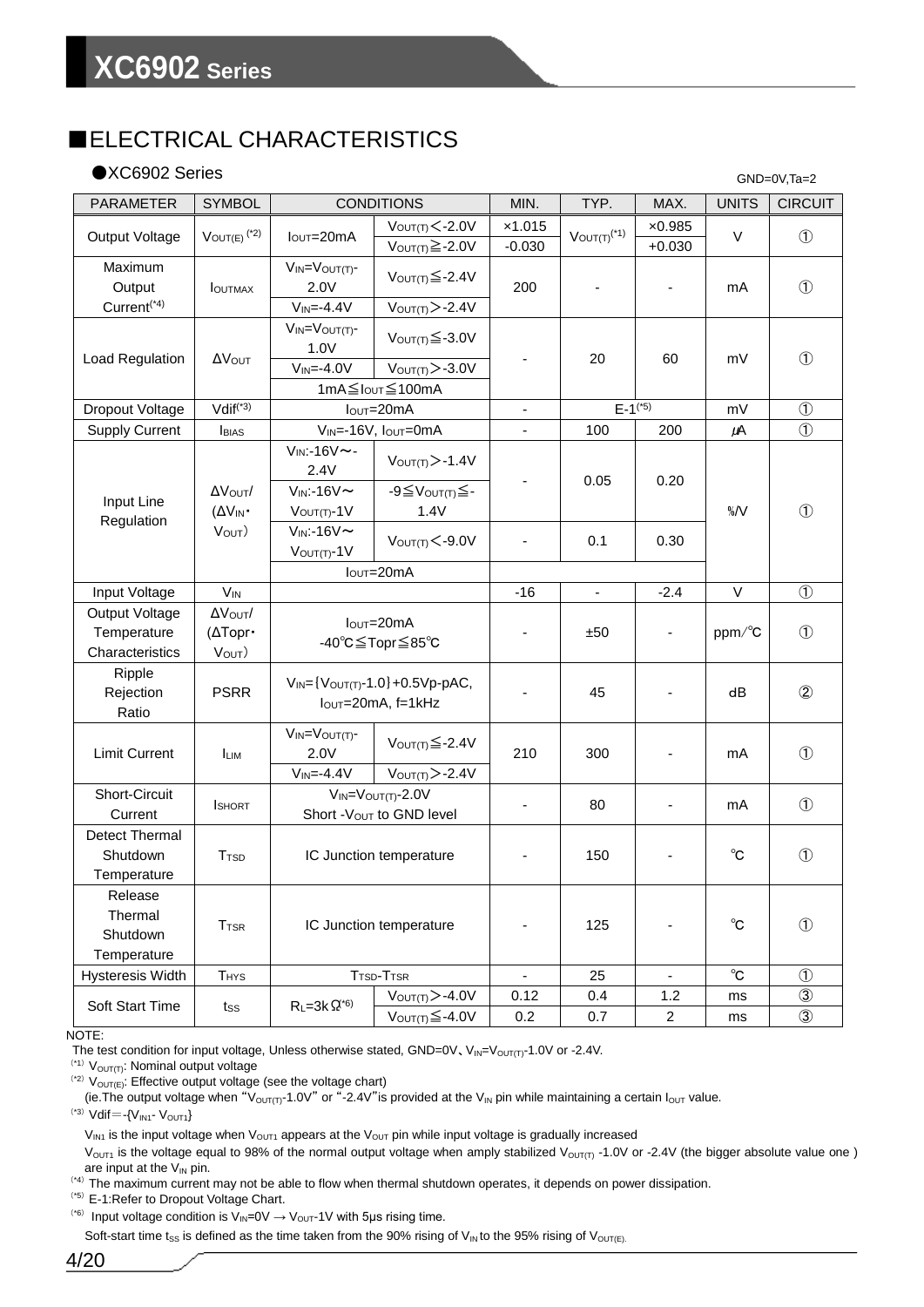# ■ELECTRICAL CHARACTERISTICS(Continued)

### ●Dropout Voltage Chart 1

| <b>NOMINAL</b> |      | $E-1$           | <b>NOMINAL</b> |      | $E-1$           | <b>NOMINAL</b> |      | $E-1$           |
|----------------|------|-----------------|----------------|------|-----------------|----------------|------|-----------------|
| <b>OUTPUT</b>  |      | DROPOUT VOLTAGE | <b>OUTPUT</b>  |      | DROPOUT VOLTAGE | <b>OUTPUT</b>  |      | DROPOUT VOLTAGE |
| <b>VOLTAGE</b> |      | Vdif (mV)       | <b>VOLTAGE</b> |      | Vdif (mV)       | <b>VOLTAGE</b> |      | Vdif (mV)       |
| $V$ OUT $(T)$  | TYP. | MAX.            | $V_{OUT(T)}$   | TYP. | MAX.            | $V_{OUT(T)}$   | TYP. | MAX.            |
| $-0.90$        | 800  | 1500            | $-2.85$        | 116  | 157             | $-4.8$         | 80   | 115             |
| $-0.95$        | 750  | 1450            | $-2.9$         | 114  | 155             | $-4.85$        | 80   | 115             |
| $-1.00$        | 700  | 1400            | $-2.95$        | 112  | 153             | $-4.9$         | 79   | 115             |
| $-1.05$        | 650  | 1350            | $-3.00$        | 110  | 151             | $-4.95$        | 79   | 115             |
| $-1.10$        | 600  | 1300            | $-3.05$        | 109  | 150             | $-5.00$        | 78   | 114             |
| $-1.15$        | 550  | 1250            | $-3.1$         | 108  | 148             |                |      |                 |
| $-1.20$        | 500  | 1200            | $-3.15$        | 107  | 147             |                |      |                 |
| $-1.25$        | 450  | 1150            | $-3.2$         | 105  | 145             |                |      |                 |
| $-1.30$        | 400  | 1100            | $-3.25$        | 104  | 144             |                |      |                 |
| $-1.35$        | 350  | 1050            | $-3.3$         | 102  | 142             |                |      |                 |
| $-1.40$        | 300  | 1000            | $-3.35$        | 102  | 141             |                |      |                 |
| $-1.45$        | 270  | 950             | $-3.4$         | 101  | 140             |                |      |                 |
| $-1.50$        | 230  | 900             | $-3.45$        | 101  | 139             |                |      |                 |
| $-1.55$        | 220  | 850             | $-3.5$         | 100  | 137             |                |      |                 |
| $-1.60$        | 210  | 800             | $-3.55$        | 99   | 136             |                |      |                 |
| $-1.65$        | 205  | 750             | $-3.6$         | 98   | 135             |                |      |                 |
| $-1.70$        | 200  | 700             | $-3.65$        | 97   | 134             |                |      |                 |
| $-1.75$        | 195  | 650             | $-3.70$        | 95   | 133             |                |      |                 |
| $-1.80$        | 190  | 600             | $-3.75$        | 95   | 132             |                |      |                 |
| $-1.85$        | 183  | 550             | $-3.8$         | 94   | 131             |                |      |                 |
| $-1.90$        | 176  | 500             | $-3.85$        | 94   | 130             |                |      |                 |
| $-1.95$        | 171  | 450             | $-3.9$         | 93   | 129             |                |      |                 |
| $-2.00$        | 165  | 400             | $-3.95$        | 92   | 128             |                |      |                 |
| $-2.05$        | 161  | 350             | $-4.00$        | 91   | 127             |                |      |                 |
| $-2.10$        | 156  | 300             | $-4.05$        | 90   | 126             |                |      |                 |
| $-2.15$        | 152  | 250             | $-4.10$        | 89   | 125             |                |      |                 |
| $-2.20$        | 148  | 200             | $-4.15$        | 89   | 125             |                |      |                 |
| $-2.25$        | 144  | 187             | $-4.20$        | 88   | 124             |                |      |                 |
| $-2.30$        | 140  | 185             | $-4.25$        | 87   | 123             |                |      |                 |
| $-2.35$        | 138  | 183             | $-4.30$        | 86   | 122             |                |      |                 |
| $-2.40$        | 135  | 181             | $-4.35$        | 86   | 122             |                |      |                 |
| $-2.45$        | 132  | 178             | $-4.40$        | 85   | 121             |                |      |                 |
| $-2.50$        | 129  | 174             | $-4.45$        | 85   | 120             |                |      |                 |
| $-2.55$        | 127  | 172             | $-4.50$        | 84   | 119             |                |      |                 |
| $-2.60$        | 125  | 169             | $-4.55$        | 83   | 119             |                |      |                 |
| $-2.65$        | 123  | 166             | $-4.60$        | 82   | 119             |                |      |                 |
| $-2.70$        | 121  | 163             | $-4.65$        | 82   | 118             |                |      |                 |
| $-2.75$        | 119  | 161             | $-4.70$        | 82   | 117             |                |      |                 |
| $-2.80$        | 117  | 159             | $-4.75$        | 81   | 116             |                |      |                 |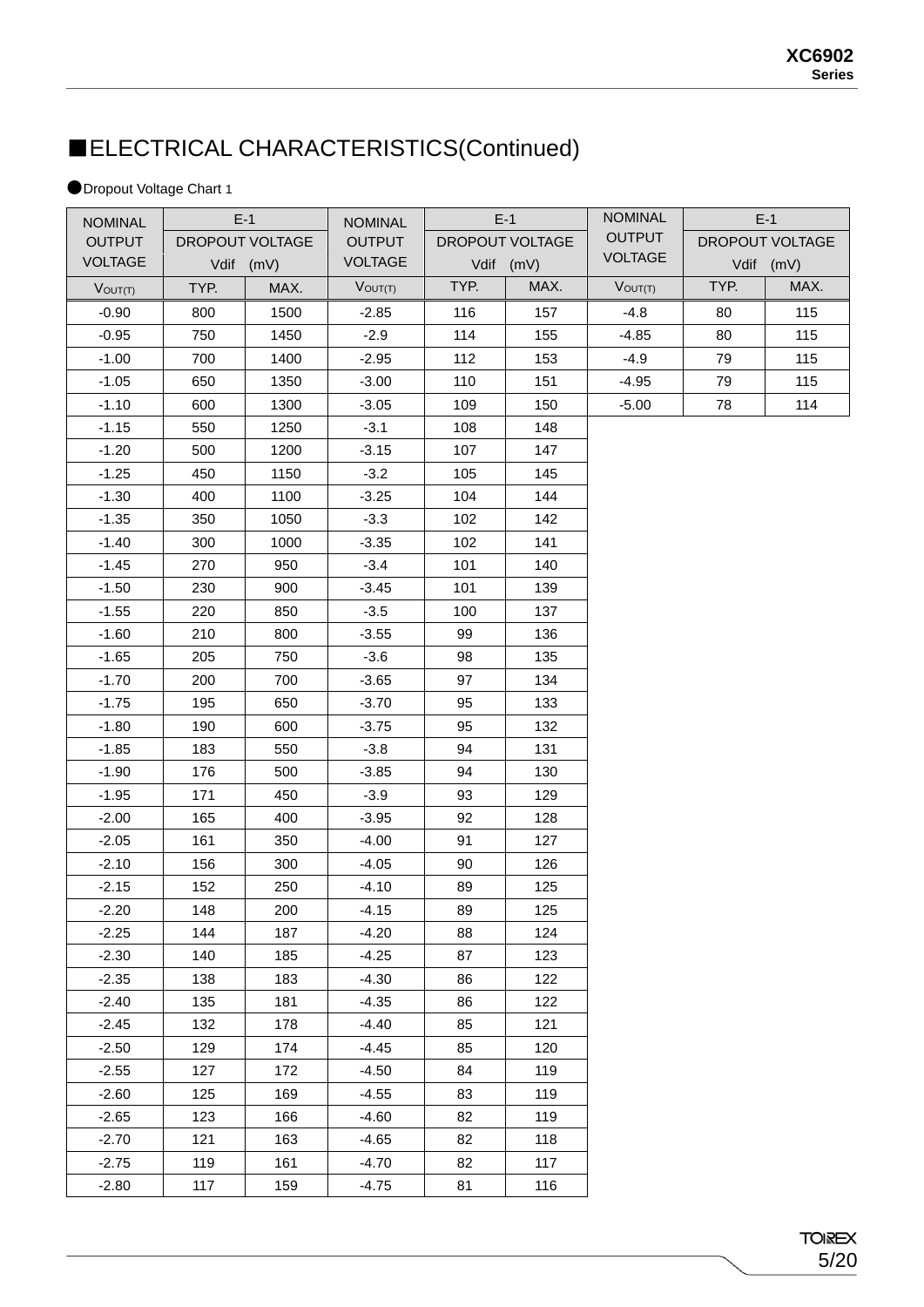# ■ELECTRICAL CHARACTERISTICS(Continued)

### ●Dropout Voltage Chart 2

| <b>NOMINAL</b> |                        | $E-1$ | <b>NOMINAL</b> |      | $E-1$           |
|----------------|------------------------|-------|----------------|------|-----------------|
| <b>OUTPUT</b>  | <b>DROPOUT VOLTAGE</b> |       | <b>OUTPUT</b>  |      | DROPOUT VOLTAGE |
| <b>VOLTAGE</b> | Vdif<br>(mV)           |       | <b>VOLTAGE</b> | Vdif | (mV)            |
| $V$ OUT $(T)$  | TYP.                   | MAX.  | $V$ OUT $(T)$  | TYP. | MAX.            |
| $-5.1$         | 77                     | 113   | -9             | 58   | 93              |
| $-5.2$         | 77                     | 112   | $-9.1$         | 58   | 92              |
| $-5.3$         | 76                     | 111   | $-9.2$         | 58   | 92              |
| $-5.4$         | 75                     | 110   | $-9.3$         | 57   | 92              |
| $-5.5$         | 74                     | 110   | $-9.4$         | 57   | 91              |
| $-5.6$         | 73                     | 109   | $-9.5$         | 56   | 91              |
| $-5.7$         | 73                     | 108   | $-9.6$         | 56   | 91              |
| $-5.8$         | 72                     | 107   | $-9.7$         | 56   | 91              |
| $-5.9$         | 71                     | 106   | $-9.8$         | 55   | 90              |
| -6             | 70                     | 105   | $-9.9$         | 55   | 90              |
| $-6.1$         | 70                     | 105   | $-10$          | 54   | 90              |
| $-6.2$         | 69                     | 104   | $-10.1$        | 54   | 90              |
| $-6.3$         | 69                     | 104   | $-10.2$        | 54   | 89              |
| $-6.4$         | 68                     | 103   | $-10.3$        | 54   | 89              |
| $-6.5$         | 67                     | 102   | $-10.4$        | 54   | 89              |
| $-6.6$         | 66                     | 102   | $-10.5$        | 53   | 88              |
| $-6.7$         | 66                     | 101   | $-10.6$        | 53   | 88              |
| $-6.8$         | 65                     | 101   | $-10.7$        | 53   | 88              |
| $-6.9$         | 65                     | 100   | $-10.8$        | 53   | 88              |
| $-7$           | 65                     | 100   | $-10.9$        | 53   | 88              |
| $-7.1$         | 64                     | 99    | $-11$          | 52   | 88              |
| $-7.2$         | 64                     | 99    | $-11.1$        | 53   | 88              |
| $-7.3$         | 63                     | 98    | $-11.2$        | 52   | 87              |
| $-7.4$         | 63                     | 98    | $-11.3$        | 51   | 87              |
| $-7.5$         | 62                     | 98    | $-11.4$        | 51   | 87              |
| $-7.6$         | 62                     | 98    | $-11.5$        | 50   | 87              |
| $-7.7$         | 62                     | 97    | $-11.6$        | 50   | 87              |
| $-7.8$         | 61                     | 96    | $-11.7$        | 50   | 87              |
| $-7.9$         | 61                     | 96    | $-11.8$        | 50   | 87              |
| -8             | 60                     | 96    | $-11.9$        | 50   | 87              |
| $-8.1$         | 60                     | 96    | $-12$          | 50   | 87              |
| $-8.2$         | 60                     | 95    |                |      |                 |
| $-8.3$         | 60                     | 95    |                |      |                 |
| $-8.4$         | 60                     | 94    |                |      |                 |
| $-8.5$         | 59                     | 94    |                |      |                 |
| $-8.6$         | 59                     | 94    |                |      |                 |
| $-8.7$         | 59                     | 94    |                |      |                 |
| $-8.8$         | 59                     | 93    |                |      |                 |

-8.9 59 93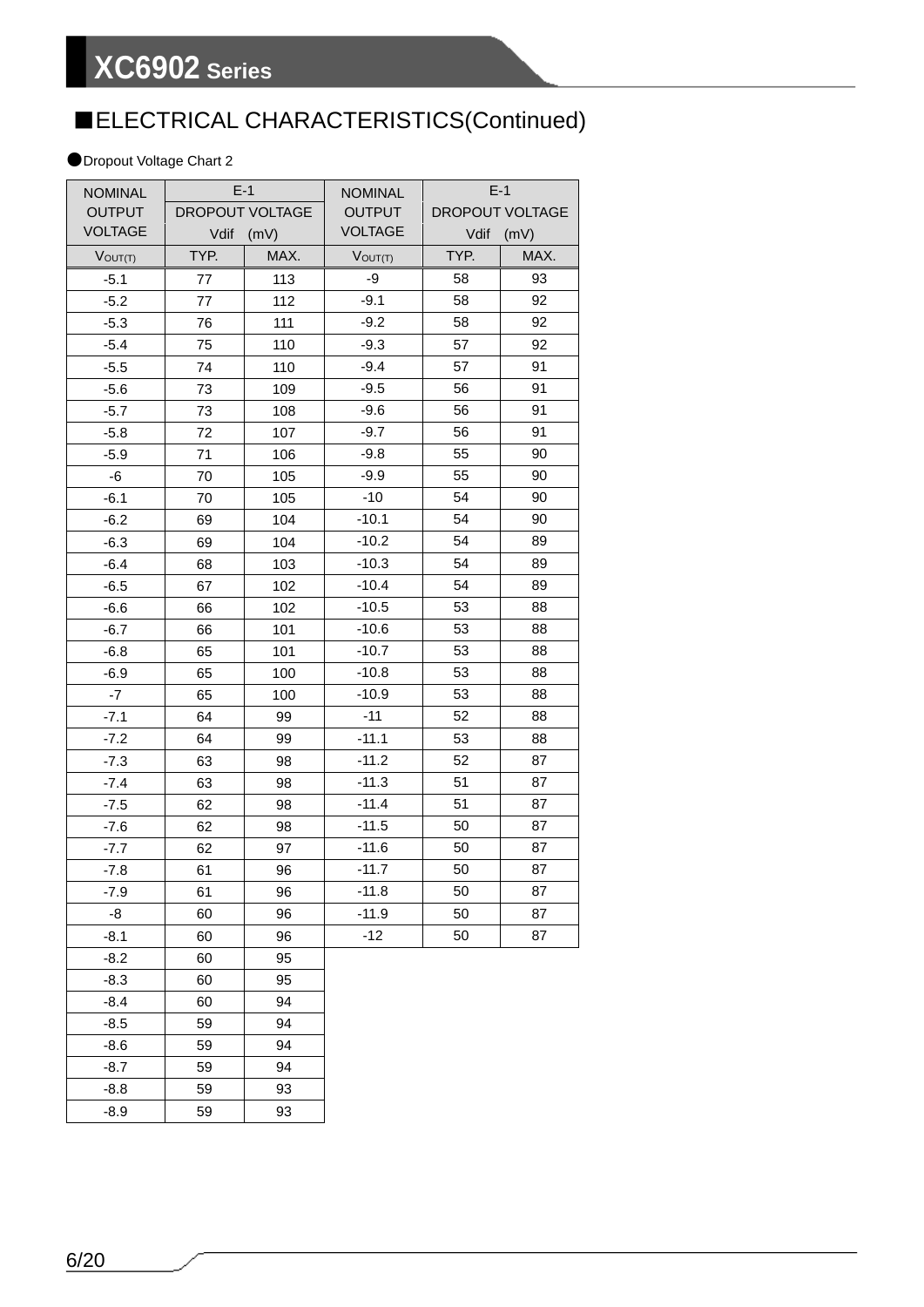# ■TEST CIRCUIT

1) CIRCUIT①



2) CIRCUIT②



3) CIRCUIT③

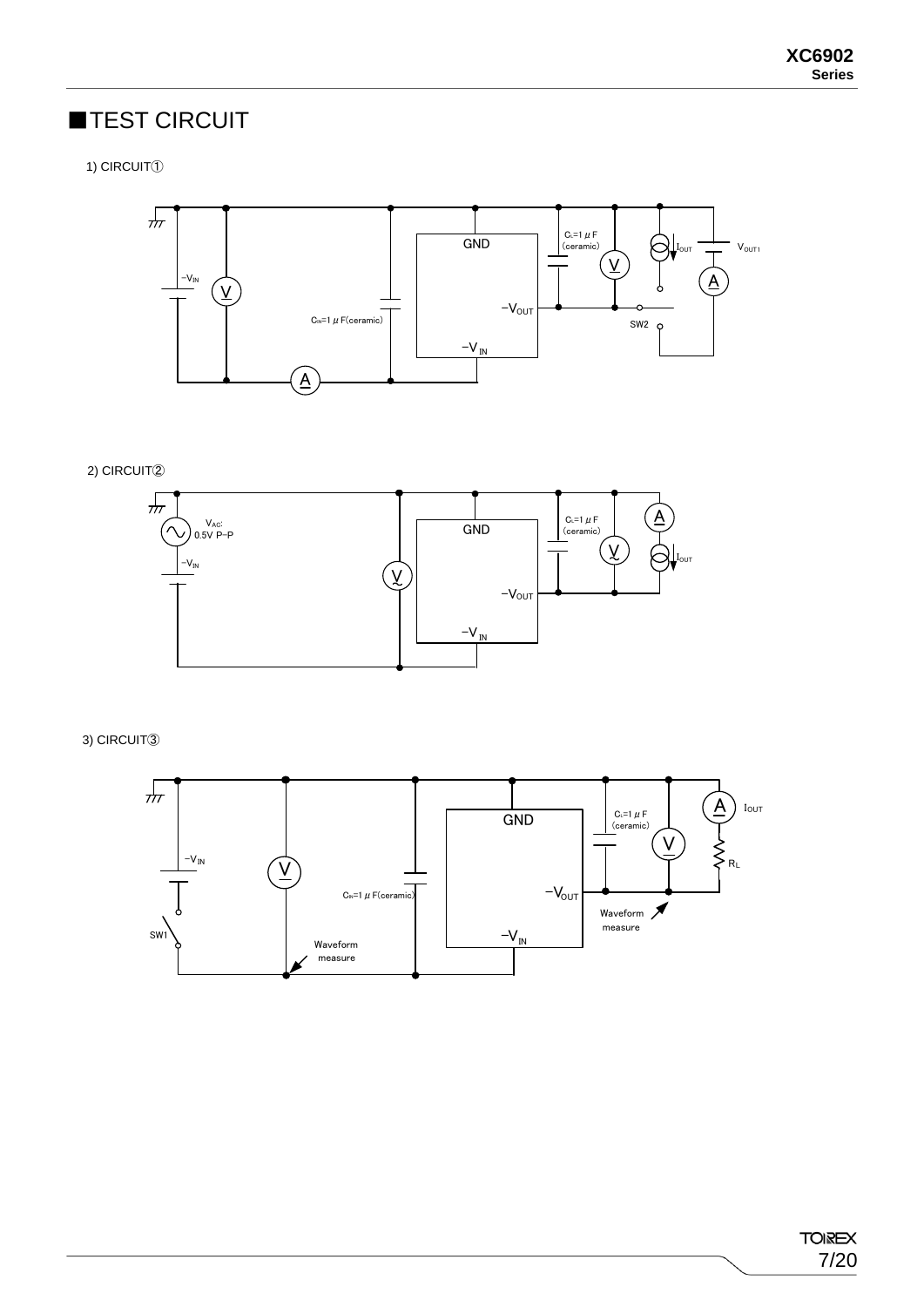## ■OPERATIONAL EXPLANATION

The voltage divided by resistors R1 and R2 is compared with the internal reference voltage based on ground by the error amplifier. The driver transistor tied to the  $-V_{\text{IN}}$  pin is then driven by the subsequent output signal. The output voltage at the -Vout pin is controlled and stabilized by a system of negative feedback.



XC6902 Series

<Soft-Start Function>

The XC6902 series includes soft-start circuit. During power start-up, the inrush current from  $-V_{\text{IN}}$  pin to Vout pin to charge CL capacitor can be reduced and it makes the  $V_{\text{IN}}$  stable. Soft-start time (tss) is optimized internally.



<Current Limiter, Short-Circuit Protection>

The XC6902 series fold-back circuit operates as an output current limiter and a short protection circuit for the output pin. When the output current reaches the current limit level, output voltage drops with the decrease of the output current. There are no parasitic diode between the -V<sub>OUT</sub> pin and GND pin. The minimized short-circuit current is maintained even if the -V<sub>OUT</sub> pin voltage is pulled up toward positive.

### <Thermal Shutdown>

The XC6902 Series has an internal thermal shutdown (TSD) circuit for protection against overheating.

When the junction temperature reaches the detection temperature, the driver transistor is forcibly turned off. When the junction temperature falls to the release temperature with the driver transistor still in the off state, the driver transistor turns on (automatic recovery) and restarts regulator operation.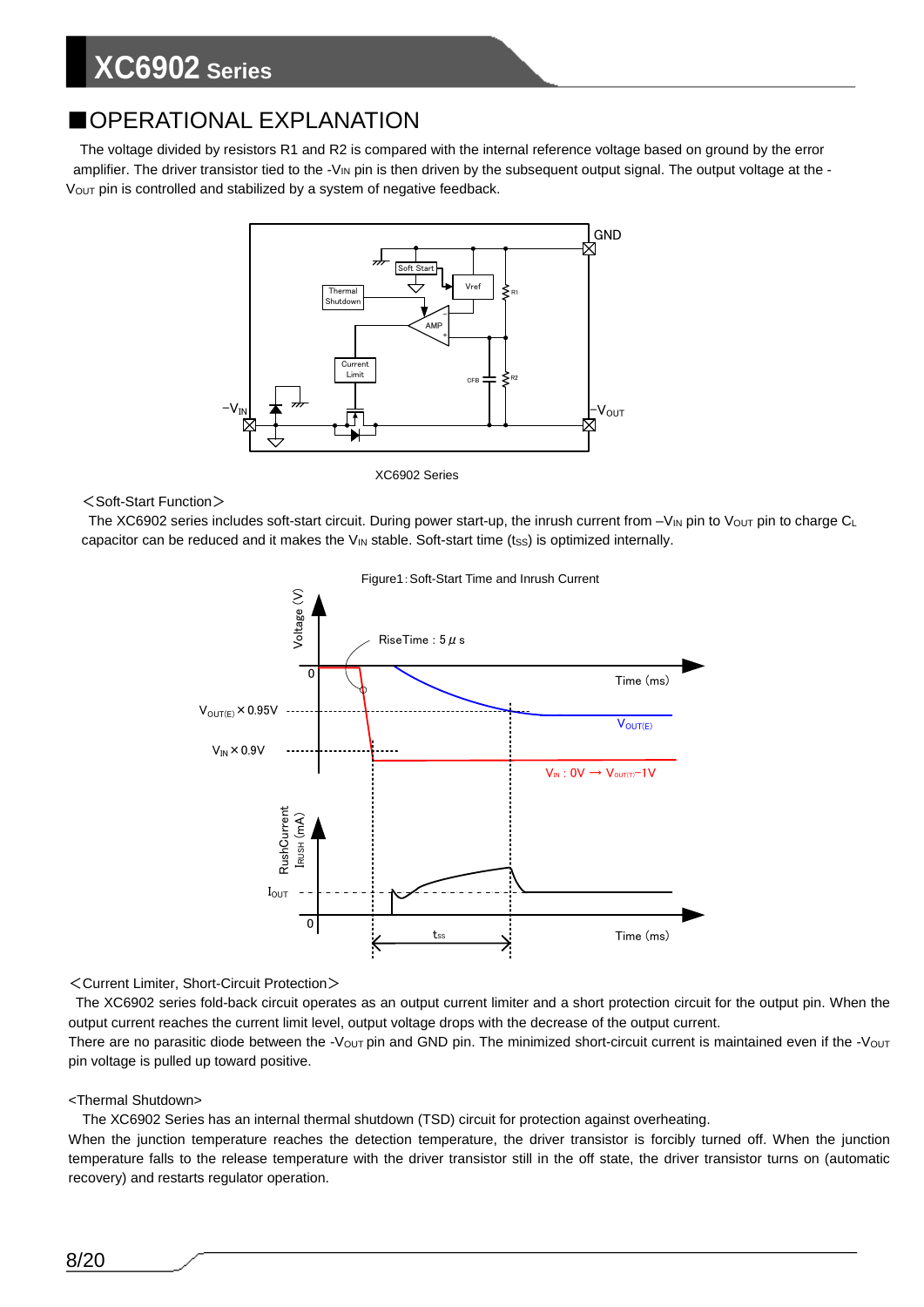# ■OPERATIONAL EXPLANATION (Continued)

### <Low ESR Capacitor>

With the XC6902 series, a stable output voltage is achievable even if used with low ESR capacitors, as a phase compensation circuit is built-in. The output capacitor  $(C_L)$  should be connected as close to Vout pin and GND pin to obtain stable phase compensation. Values required for the phase compensation are as the table below.

For a stable power input, please connect an input capacitor  $(C_{\text{IN}})$  near power supply. In order to ensure the stable phase compensation while avoiding run-out of values, please use the capacitor ( $C_{N}$ ,  $C_{L}$ ) which does not depend on bias or temperature too much. The table below shows recommended values of CIN, CL.

| <b>OUTPUT VOLTAGE</b><br><b>RANGE</b> | <b>INPUT CAPACITOR</b> | <b>OUTPUT CAPACITOR</b> |
|---------------------------------------|------------------------|-------------------------|
| $V_{\text{OUT(T)}}$                   | Сin                    |                         |
| $-0.9V - 12V$                         | 1.0 $\mu$ F $\sim$     | 1.0µ $F \sim$ 100µ $F$  |

| CHART 1: Recommended Values of CIN, CL |
|----------------------------------------|
|----------------------------------------|

# ■NOTES ON USE

- 1. Please use this IC within the stated maximum ratings. For temporary, transitional voltage drop or voltage rising phenomenon, the IC is liable to malfunction should the ratings be exceeded.
- 2. Where wiring impedance is high, operations may become unstable due to noise and/or phase lag depending on output current. Please keep the resistance low for the -VIN and GND wiring in particular.
- 3. Please wire the CIN and CL as close to the IC as possible.
- 4. Capacitances of these capacitors (C<sub>IN, CL</sub>) are decreased by the influences of bias voltage and ambient temperature. Care shall be taken for capacitor selection to ensure stability of phase compensation from the point of ESR influence.
- 5. Torex places an importance on improving our products and its reliability. However, by any possibility, we would request user fail-safe design and post-aging treatment on system or equipment.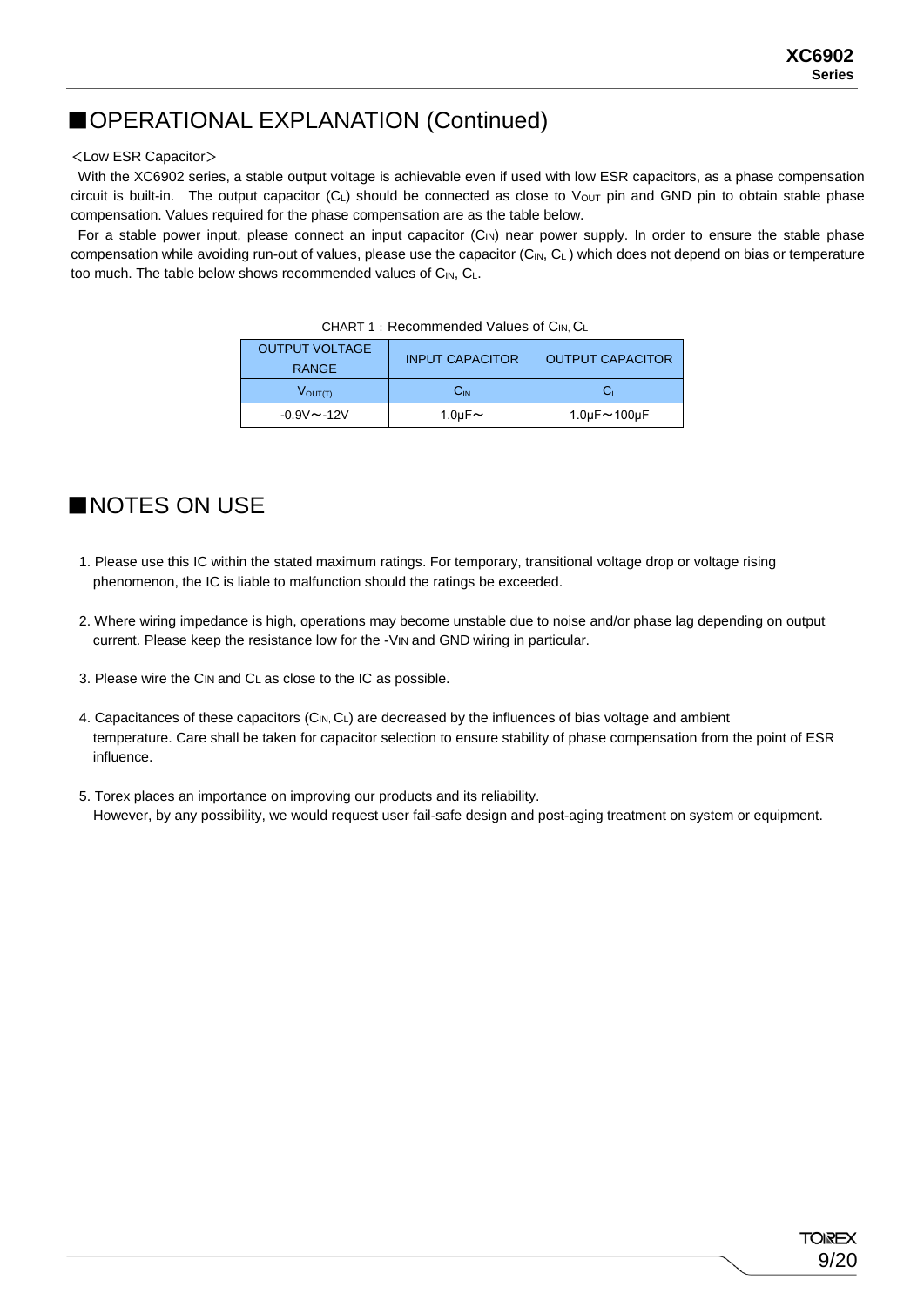# **■TYPICAL PERFORMANCE CHARACTERISTICS**

### (1) Output Voltage vs. Output Current



#### XC6902N331 Ta=25℃  $C_{IN} = 1.0 \, \mu$  F (ceramic),  $C_1 = 1.0 \, \mu$  F (ceramic) 0.0  $- - -$  VIN=-4.3V  $-0.5$ VIN=-5.3V Output Voltage: Vour [V] Output  $\sf{V}$ oltage:  $\sf{V}_{\sf{OUT}}$   $\sf [V]$  $-1.0$  $VIN=-6.3V$  $-1.5$  $-2.0$  $-2.5$  $-3.0$  $-3.5$  $-4.0$ 0 50 100 150 200 250 300 350 400 450 Output Current:  $I_{OUT}$  [mA]

### XC6902N501







XC6902NC01

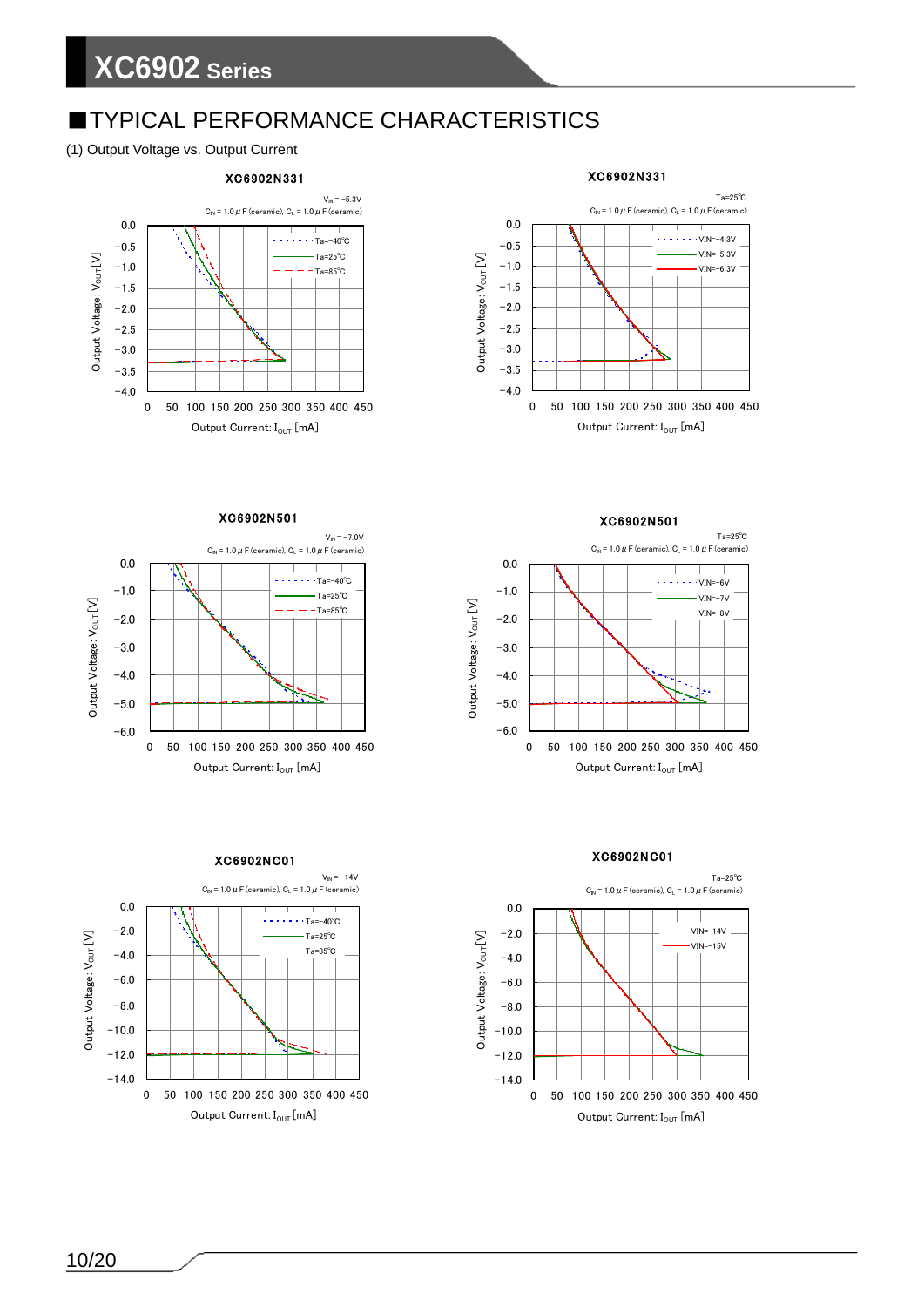## ■TYPICAL PERFORMANCE CHARACTERISTICS (Continued)

### (2) Output Voltage vs. Input Voltage





#### XC6902N501









 $\mathsf{Output}$  Voltage:  $\mathsf{V}_{\mathsf{OUT}}[\mathsf{V}]$ 

Output Voltage: Vour [V]

0  $-2$   $-4$   $-6$   $-8$   $-10$   $-12$   $-14$   $-16$ Input Voltage: V<sub>IN</sub> [V]

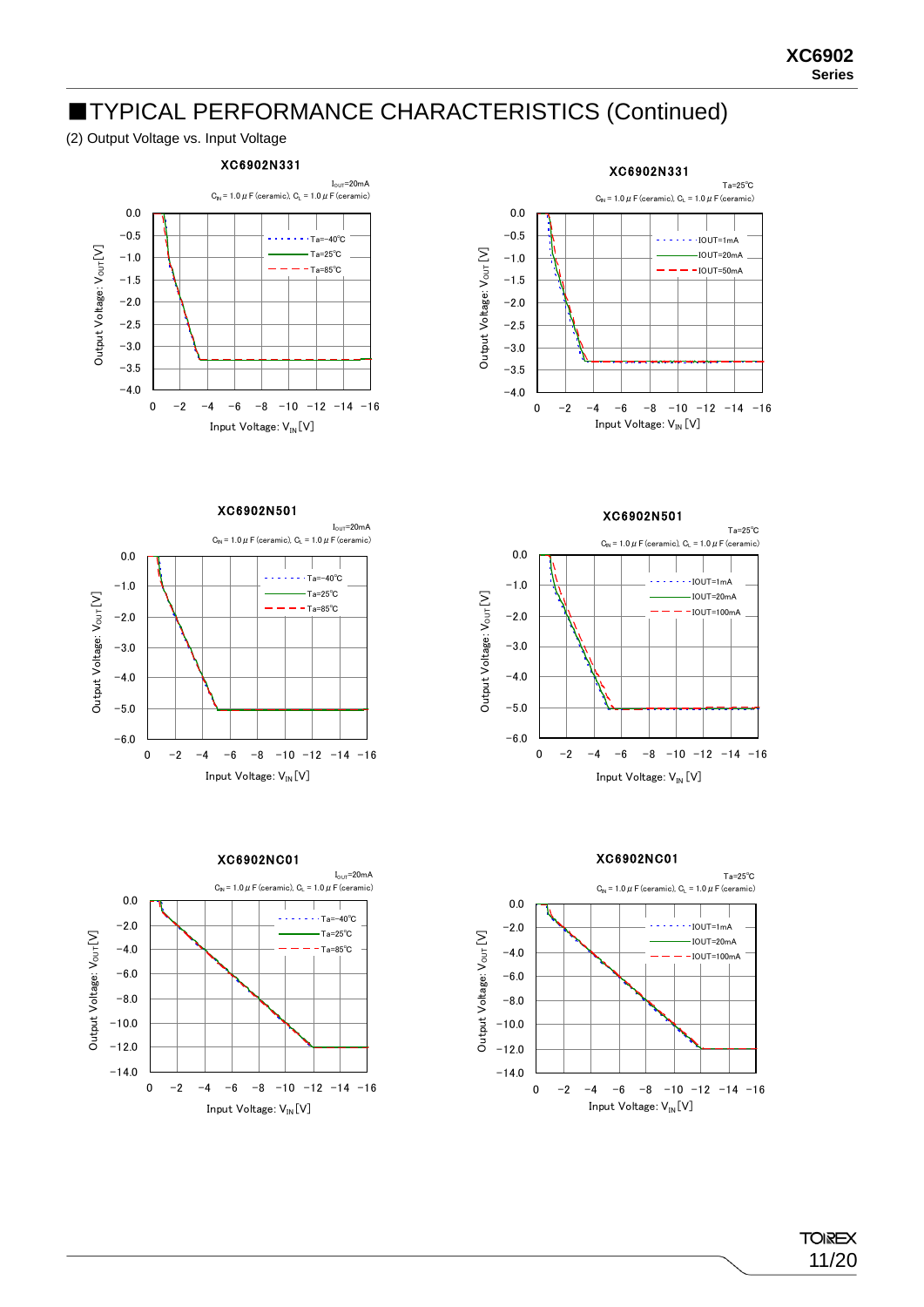# ■TYPICAL PERFORMANCE CHARACTERISTICS (Continued)

### (3) Dropout Voltage vs. Output Current

### XC6902N331





#### XC6902NC01

 $C_{\text{IN}}$  = 1.0  $\mu$  F (ceramic),  $C_{\text{L}}$  = 1.0  $\mu$  F (ceramic) 2000 1800 Ta=-40℃ Dropout Voltage: Vdif [mV] Dropout Voltage: Vdif [mV] Ta=25℃ 1600 Ta=85℃ 1400 1200 1000 800 600 400 200 0 0 50 100 150 200 Output Current:  $I_{\text{OUT}}[\text{mA}]$ 

XC6902N331



### XC6902N501



### XC6902N501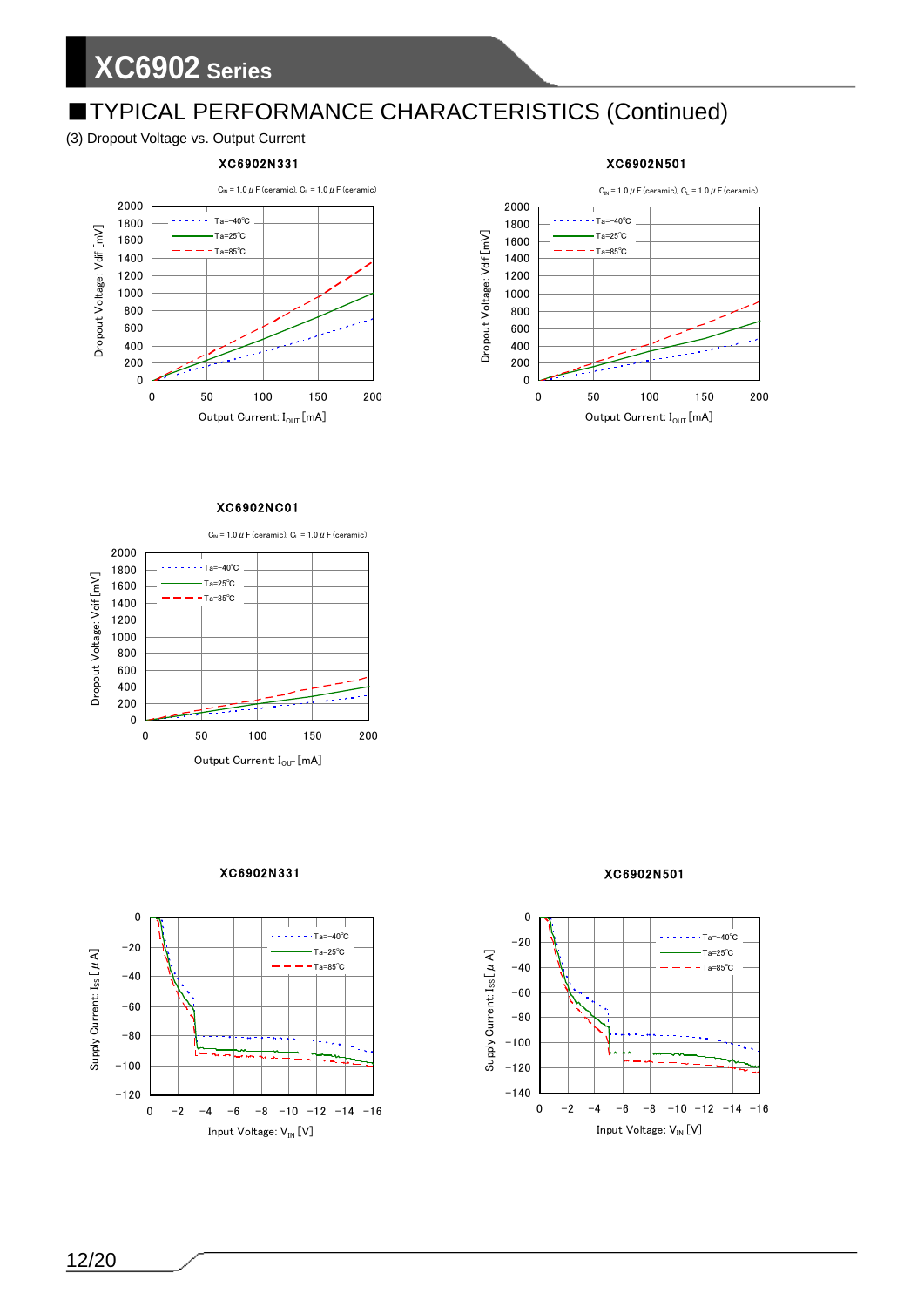# ■TYPICAL PERFORMANCE CHARACTERISTICS (Continued)

(4) Supply Current vs. Input Voltage

### XC6902NC01



### (5) Output Voltage vs. Ambient Temperature

XC6902N331







**TOIREX** 13/20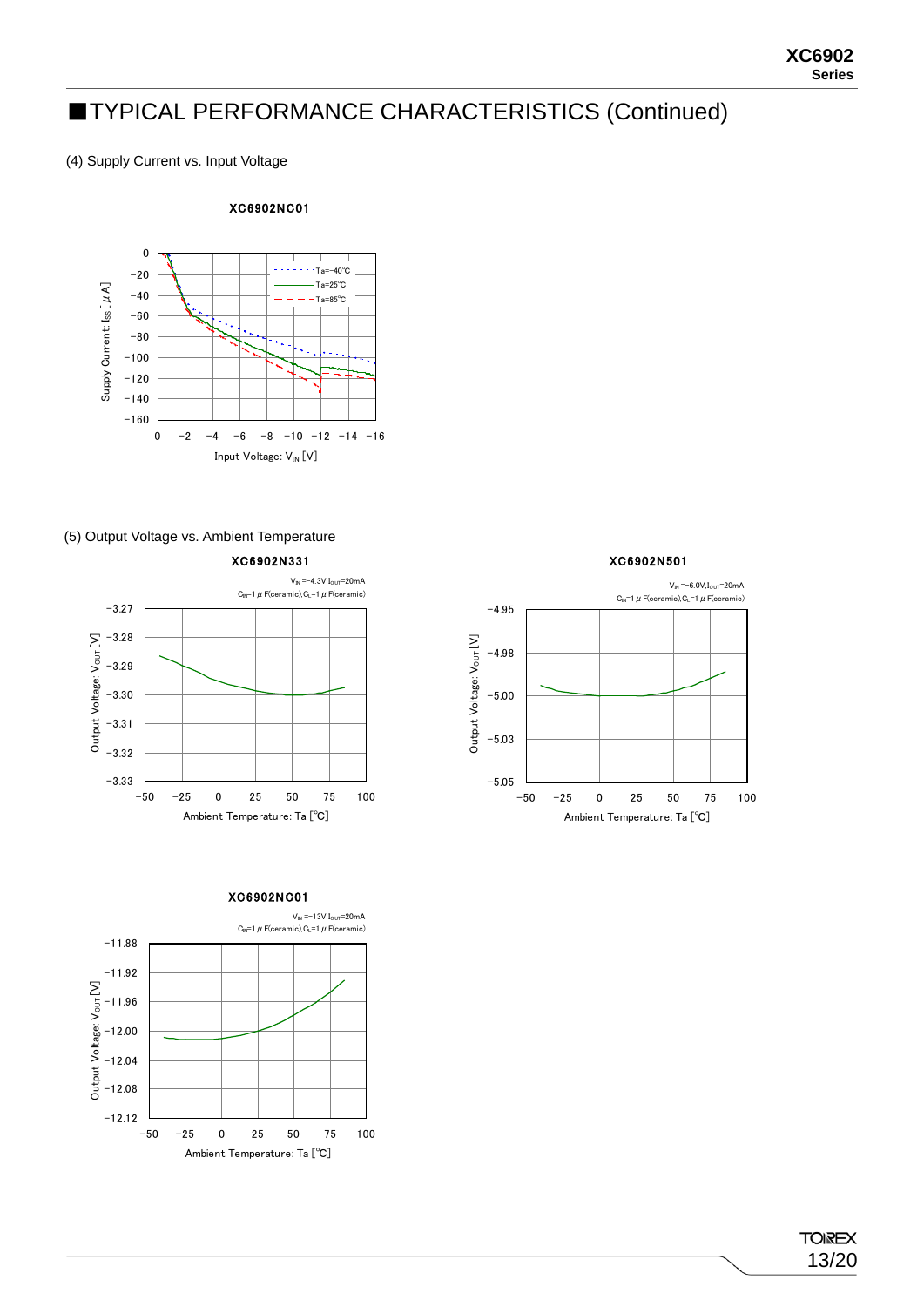# ■TYPICAL PERFORMANCE CHARACTERISTICS (Continued)

(6) Input Rising Response Time



XC6902NC01



(7) Input Transient Response







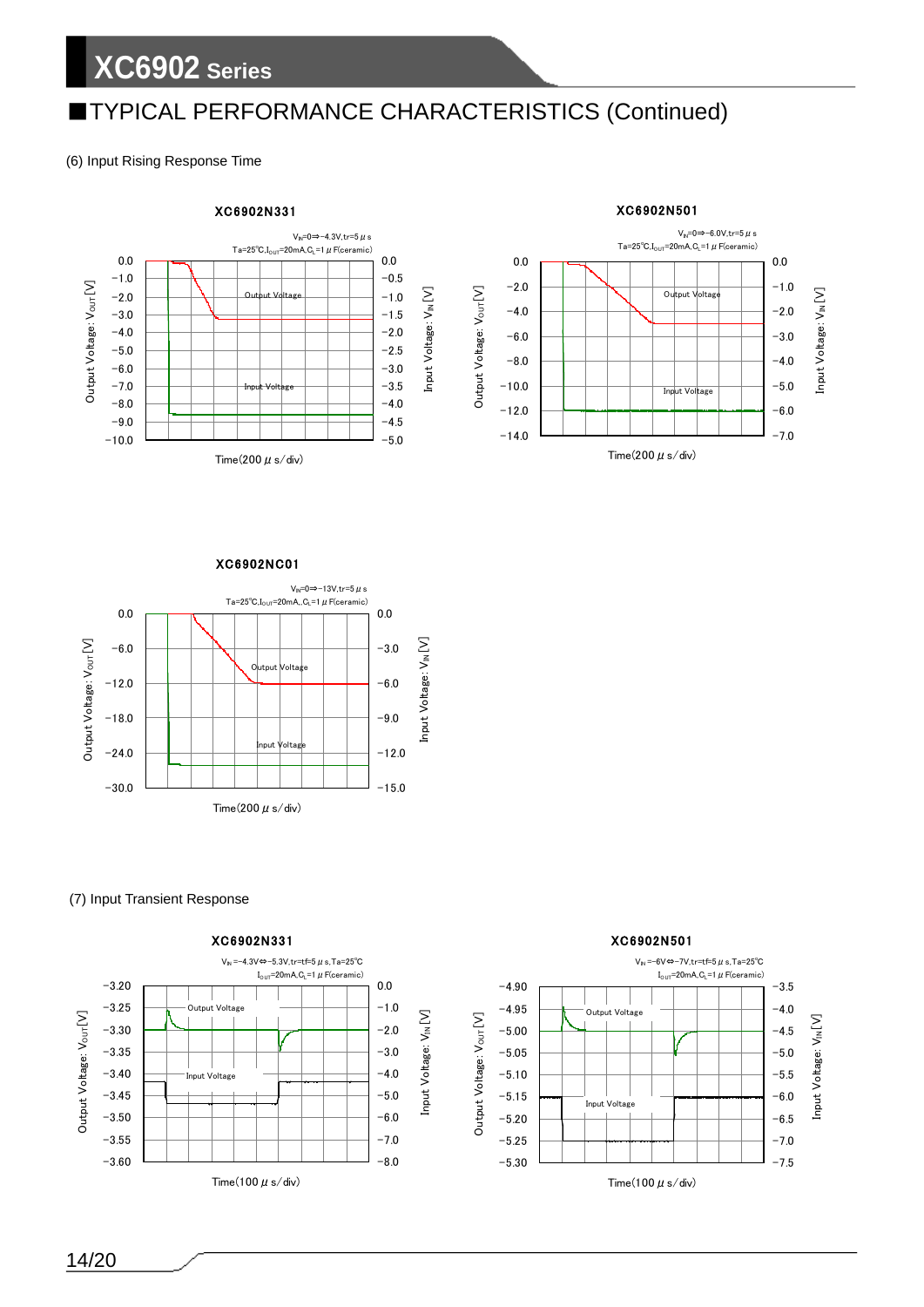# ■TYPICAL PERFORMANCE CHARACTERISTICS (Continued)

(7) Input Transient Response (Continued)



### (8) Load Transient Response







Time(100  $\mu$  s/div)

### **TOIREX** 15/20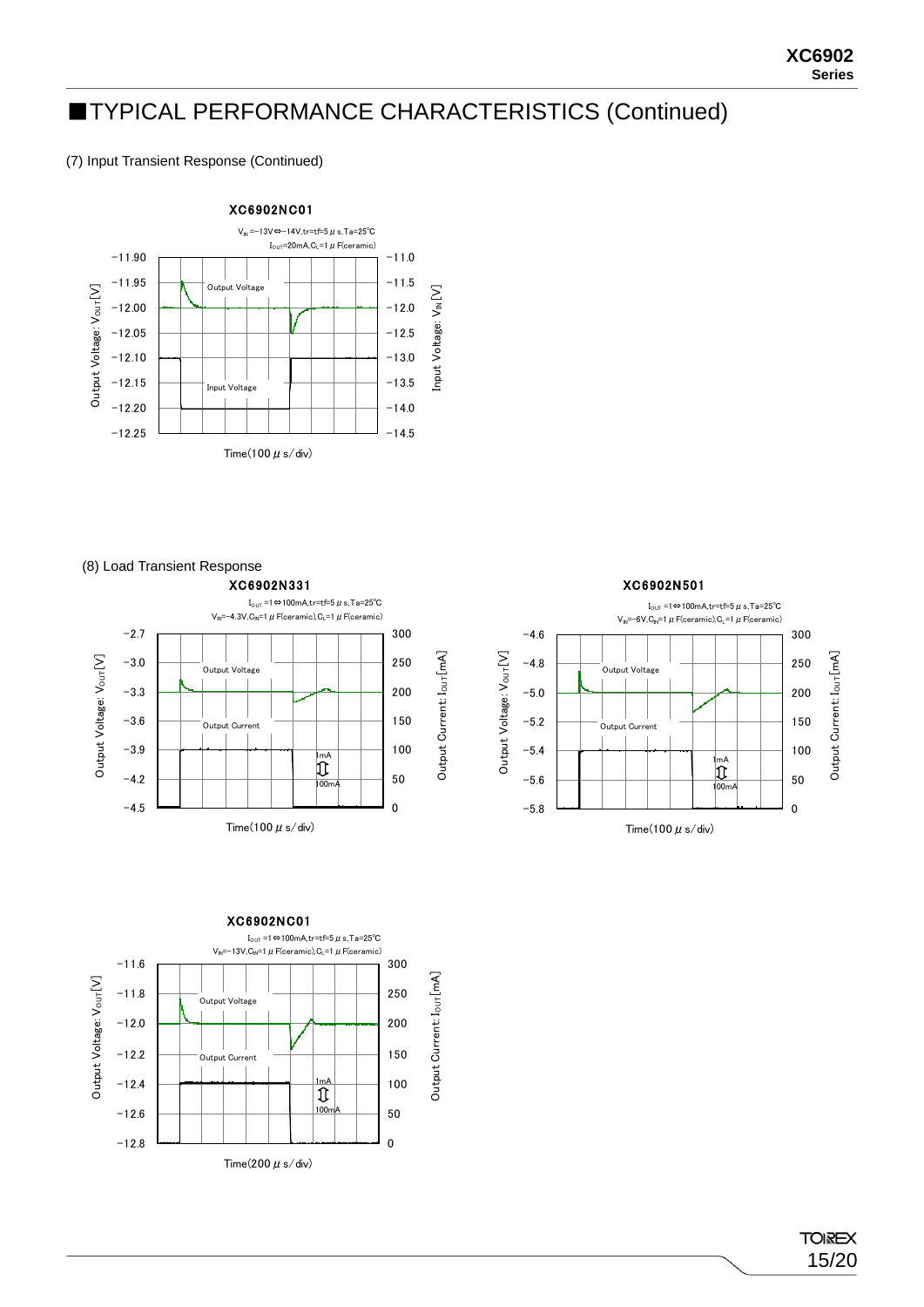# ■TYPICAL PERFORMANCE CHARACTERISTICS (Continued)

(9) Ripple Rejection Rate



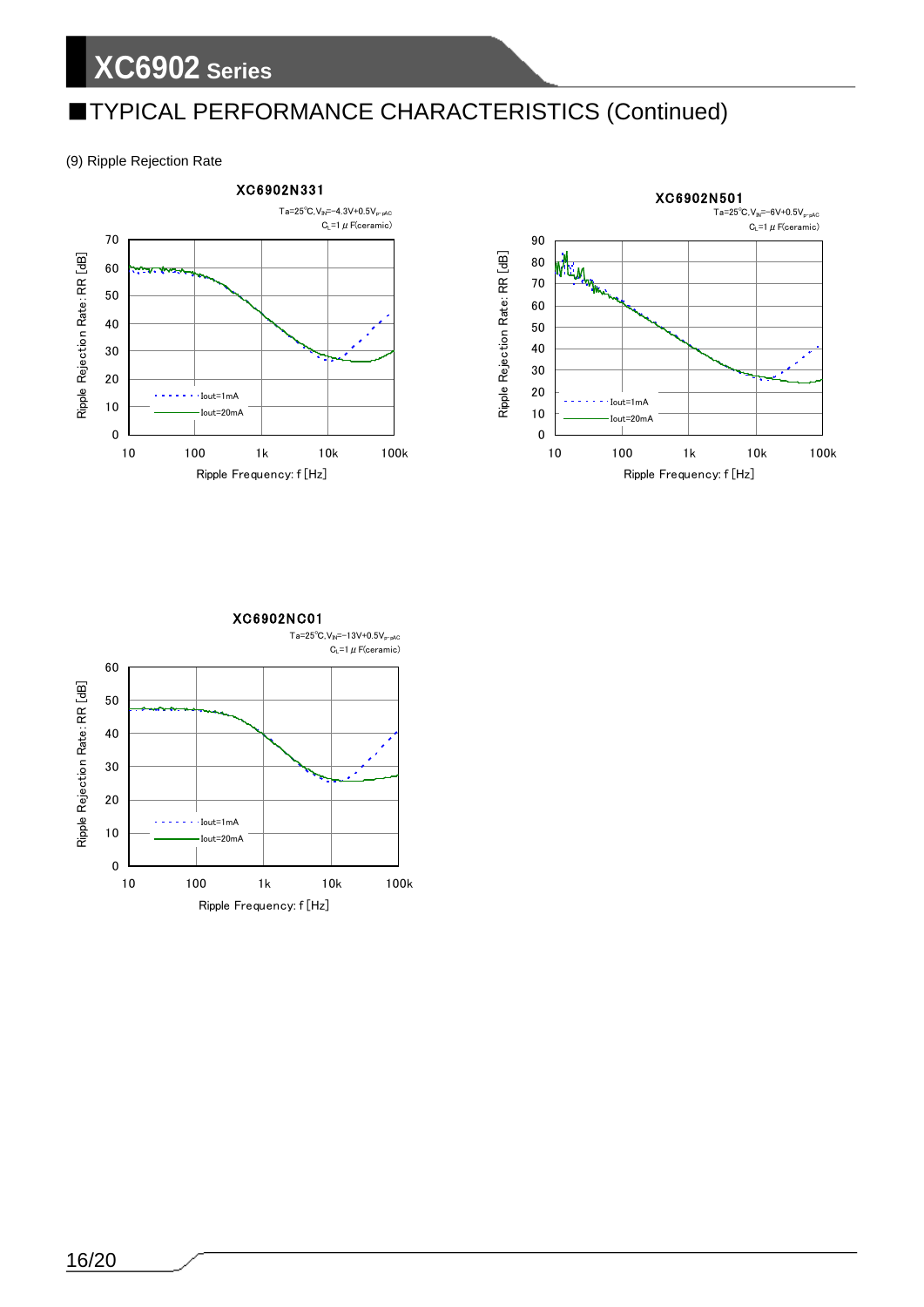# ■PACKAGING INFORMATION

For the latest package information go to, [www.torexsemi.com/technical-support/packages](https://www.torexsemi.com/technical-support/packages/)

| <b>PACKAGE</b>       | <b>OUTLINE / LAND PATTERN</b> |                       | THERMAL CHARACTERISTICS         |
|----------------------|-------------------------------|-----------------------|---------------------------------|
| SOT-23               | SOT-23 PKG                    | <b>Standard Board</b> | <b>SOT-23 Power Dissipation</b> |
| SOT-89               | SOT-89 PKG                    | <b>Standard Board</b> | <b>SOT-89 Power Dissipation</b> |
|                      |                               | Standard Board        | <b>USP-6C Power Dissipation</b> |
| USP-6C PKG<br>USP-6C |                               | JESD51-7 Board        |                                 |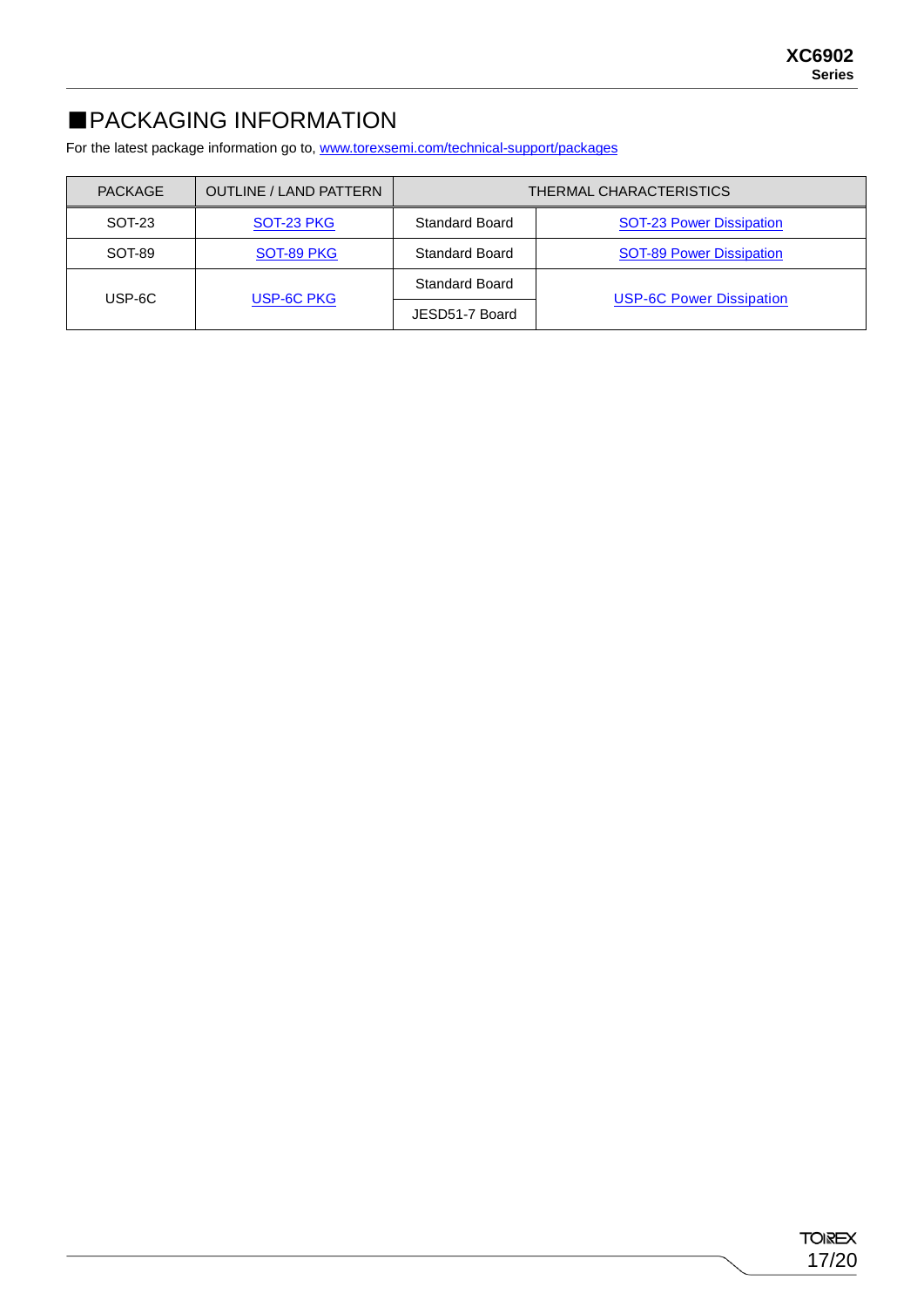# ■MARKING RULE

### ●SOT-23、SOT-89



SOT-89

### ① represents product series

| MARK | <b>PRODUCT SERIES</b> |
|------|-----------------------|
|      | XC6902xxxxxx-G        |

### ② represents output voltage range

| <b>MARK</b> | VOLTAGE (V)        | <b>PRODUCT SERIES</b>                |
|-------------|--------------------|--------------------------------------|
| Α           | $-0.9 - -3.8$      | $XCG902*091**-G \sim XCG902*381**-G$ |
| в           | $-3.9 - 6.8$       | $XC6902*391**-G \sim XC6902*681**-G$ |
|             | $-6.9 - -9.8$      | $XCG902*691**-G \sim XCG902*981**-G$ |
|             | $-9.9 - -12.0$     | $XC6902*991**-G \sim XC6902*C01**-G$ |
|             | $-0.95 \sim -3.85$ | $XCG902*09B**-G \sim XCG902*38B**-G$ |
|             | $-3.95 \sim -4.95$ | $XC6902*39B**-G \sim XC6902*49B**-G$ |

### ③ represents output voltage

| <b>MARK</b>    | <b>OUTPUT VOLTAGE(V)</b> |        |        |         |         | <b>MARK</b>              | <b>OUTPUT VOLTAGE(V)</b> |        |        |        |                          |         |
|----------------|--------------------------|--------|--------|---------|---------|--------------------------|--------------------------|--------|--------|--------|--------------------------|---------|
| $\mathbf 0$    | $-0.9$                   | $-3.9$ | $-6.9$ | $-9.9$  | $-0.95$ | $-3.95$                  | N                        | $-2.9$ | $-5.9$ | $-8.9$ | $-11.9$                  | $-2.95$ |
| 1              | $-1.0$                   | $-4.0$ | $-7.0$ | $-10.0$ | $-1.05$ | $-4.05$                  | P                        | $-3.0$ | $-6.0$ | $-9.0$ | $-12.0$                  | $-3.05$ |
| $\overline{2}$ | $-1.1$                   | $-4.1$ | $-7.1$ | $-10.1$ | $-1.15$ | $-4.15$                  | $\mathsf{R}$             | $-3.1$ | $-6.1$ | $-9.1$ | $\overline{\phantom{a}}$ | $-3.15$ |
| 3              | $-1.2$                   | $-4.2$ | $-7.2$ | $-10.2$ | $-1.25$ | $-4.25$                  | S                        | $-3.2$ | $-6.2$ | $-9.2$ | $\overline{\phantom{a}}$ | $-3.25$ |
| $\overline{4}$ | $-1.3$                   | $-4.3$ | $-7.3$ | $-10.3$ | $-1.35$ | $-4.35$                  | $\mathsf T$              | $-3.3$ | $-6.3$ | $-9.3$ | $\overline{\phantom{a}}$ | $-3.35$ |
| 5              | $-1.4$                   | -4.4   | $-7.4$ | $-10.4$ | $-1.45$ | $-4.45$                  | U                        | $-3.4$ | $-6.4$ | $-9.4$ | $\overline{\phantom{a}}$ | $-3.45$ |
| 6              | $-1.5$                   | $-4.5$ | $-7.5$ | $-10.5$ | $-1.55$ | $-4.55$                  | V                        | $-3.5$ | $-6.5$ | $-9.5$ | $\overline{\phantom{a}}$ | $-3.55$ |
| $\overline{7}$ | $-1.6$                   | $-4.6$ | $-7.6$ | $-10.6$ | $-1.65$ | $-4.65$                  | X                        | $-3.6$ | $-6.6$ | $-9.6$ | $\blacksquare$           | $-3.65$ |
| 8              | $-1.7$                   | $-4.7$ | $-7.7$ | $-10.7$ | $-1.75$ | $-4.75$                  | Y                        | $-3.7$ | $-6.7$ | $-9.7$ | $\overline{\phantom{a}}$ | $-3.75$ |
| 9              | $-1.8$                   | $-4.8$ | $-7.8$ | $-10.8$ | $-1.85$ | $-4.85$                  | Z                        | $-3.8$ | $-6.8$ | $-9.8$ | $\overline{\phantom{a}}$ | $-3.85$ |
| A              | $-1.9$                   | -4.9   | $-7.9$ | $-10.9$ | $-1.95$ | $-4.95$                  |                          |        |        |        |                          |         |
| B              | $-2.0$                   | $-5.0$ | $-8.0$ | $-11.0$ | $-2.05$ | ٠                        |                          |        |        |        |                          |         |
| C              | $-2.1$                   | $-5.1$ | $-8.1$ | $-11.1$ | $-2.15$ | $\overline{\phantom{a}}$ |                          |        |        |        |                          |         |
| D              | $-2.2$                   | $-5.2$ | $-8.2$ | $-11.2$ | $-2.25$ | ٠                        |                          |        |        |        |                          |         |
| E              | $-2.3$                   | $-5.3$ | $-8.3$ | $-11.3$ | $-2.35$ | ۰                        |                          |        |        |        |                          |         |
| F              | $-2.4$                   | $-5.4$ | $-8.4$ | $-11.4$ | $-2.45$ | ۰                        |                          |        |        |        |                          |         |
| H              | $-2.5$                   | $-5.5$ | $-8.5$ | $-11.5$ | $-2.55$ | -                        |                          |        |        |        |                          |         |
| K              | $-2.6$                   | $-5.6$ | $-8.6$ | $-11.6$ | $-2.65$ | ۰.                       |                          |        |        |        |                          |         |
| L              | $-2.7$                   | $-5.7$ | $-8.7$ | $-11.7$ | $-2.75$ | $\overline{\phantom{0}}$ |                          |        |        |        |                          |         |
| M              | $-2.8$                   | $-5.8$ | $-8.8$ | $-11.8$ | $-2.85$ |                          |                          |        |        |        |                          |         |

④⑤ represents production lot number

 $01 \sim 09$ ,  $0A \sim 0Z$ ,  $11 \sim 9Z$ ,  $A1 \sim A9$ ,  $AA \sim AZ$ ,  $B1 \sim ZZ$  repeated.

(G, I, J, O, Q, W excluded.)

\* No character inversion used.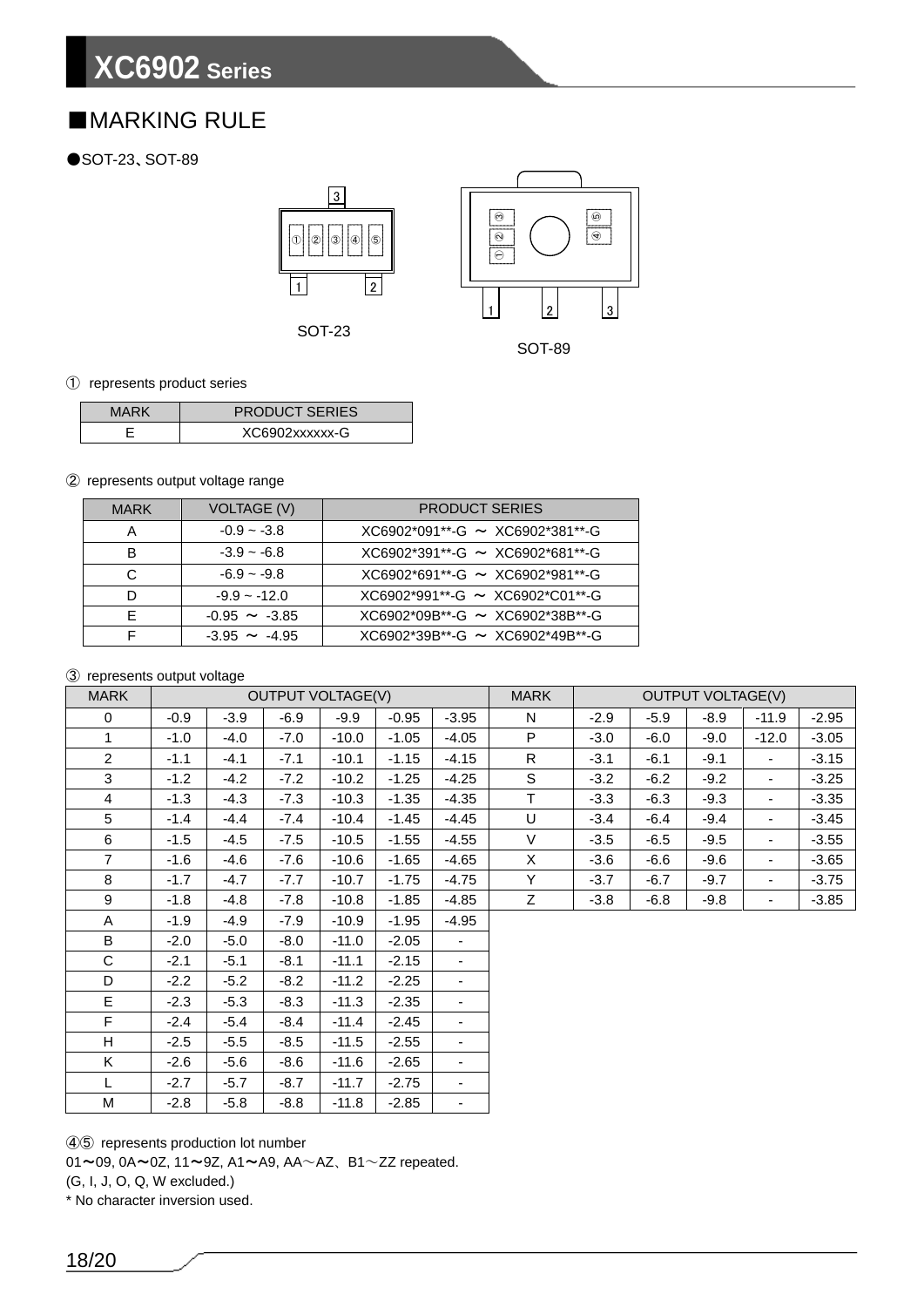# ■MARKING RULE

 $\bigcirc$ USP-6C



USP-6C

① represents product series

| MARK | <b>PRODUCT SERIES</b> |
|------|-----------------------|
|      | XC6902xxxxxx-G        |

### ② represents output voltage range

| <b>MARK</b> | VOLTAGE (V)        | <b>PRODUCT SERIES</b>                |
|-------------|--------------------|--------------------------------------|
|             | $-0.9 - -3.8$      | $XCG902*091**-G \sim XCG902*381**-G$ |
| в           | $-3.9 - 6.8$       | $XCG902*391**-G \sim XCG902*681**-G$ |
| C           | $-6.9 - -9.8$      | $XCG902*691**-G \sim XCG902*981**-G$ |
|             | $-9.9 - -12.0$     | $XC6902*991**-G \sim XC6902*C01**-G$ |
|             | $-0.95 \sim -3.85$ | $XCG902*09B**-G \sim XCG902*38B**-G$ |
|             | $-3.95 \sim -4.95$ | $XCG902*39B**-G \sim XCG902*49B**-G$ |

### ③ represents output voltage

| <b>MARK</b>    | <b>OUTPUT VOLTAGE(V)</b> |        |        |         |         |                          | <b>MARK</b>  | <b>OUTPUT VOLTAGE(V)</b> |        |        |                          |         |
|----------------|--------------------------|--------|--------|---------|---------|--------------------------|--------------|--------------------------|--------|--------|--------------------------|---------|
| 0              | $-0.9$                   | $-3.9$ | $-6.9$ | $-9.9$  | $-0.95$ | $-3.95$                  | N            | $-2.9$                   | $-5.9$ | $-8.9$ | $-11.9$                  | $-2.95$ |
| 1              | $-1.0$                   | $-4.0$ | $-7.0$ | $-10.0$ | $-1.05$ | $-4.05$                  | P            | $-3.0$                   | $-6.0$ | -9.0   | $-12.0$                  | $-3.05$ |
| $\overline{2}$ | $-1.1$                   | $-4.1$ | $-7.1$ | $-10.1$ | $-1.15$ | $-4.15$                  | R            | $-3.1$                   | $-6.1$ | $-9.1$ | $\overline{\phantom{a}}$ | $-3.15$ |
| 3              | $-1.2$                   | $-4.2$ | $-7.2$ | $-10.2$ | $-1.25$ | $-4.25$                  | S            | $-3.2$                   | $-6.2$ | $-9.2$ | $\overline{\phantom{a}}$ | $-3.25$ |
| 4              | $-1.3$                   | $-4.3$ | $-7.3$ | $-10.3$ | $-1.35$ | $-4.35$                  | T.           | $-3.3$                   | $-6.3$ | $-9.3$ | $\overline{\phantom{a}}$ | $-3.35$ |
| 5              | $-1.4$                   | $-4.4$ | $-7.4$ | $-10.4$ | $-1.45$ | $-4.45$                  | U            | $-3.4$                   | $-6.4$ | $-9.4$ | $\overline{\phantom{a}}$ | $-3.45$ |
| 6              | $-1.5$                   | $-4.5$ | $-7.5$ | $-10.5$ | $-1.55$ | $-4.55$                  | V            | $-3.5$                   | $-6.5$ | -9.5   | $\overline{\phantom{a}}$ | $-3.55$ |
| $\overline{7}$ | $-1.6$                   | $-4.6$ | $-7.6$ | $-10.6$ | $-1.65$ | $-4.65$                  | $\mathsf{X}$ | $-3.6$                   | $-6.6$ | -9.6   | $\overline{\phantom{a}}$ | $-3.65$ |
| 8              | $-1.7$                   | $-4.7$ | $-7.7$ | $-10.7$ | $-1.75$ | $-4.75$                  | Y            | $-3.7$                   | $-6.7$ | $-9.7$ | $\overline{\phantom{a}}$ | $-3.75$ |
| 9              | $-1.8$                   | $-4.8$ | $-7.8$ | $-10.8$ | $-1.85$ | $-4.85$                  | Z.           | $-3.8$                   | $-6.8$ | $-9.8$ | $\overline{\phantom{a}}$ | $-3.85$ |
| A              | $-1.9$                   | -4.9   | $-7.9$ | $-10.9$ | $-1.95$ | $-4.95$                  |              |                          |        |        |                          |         |
| B              | $-2.0$                   | $-5.0$ | $-8.0$ | $-11.0$ | $-2.05$ | $\blacksquare$           |              |                          |        |        |                          |         |
| $\mathsf C$    | $-2.1$                   | $-5.1$ | $-8.1$ | $-11.1$ | $-2.15$ | $\blacksquare$           |              |                          |        |        |                          |         |
| D              | $-2.2$                   | $-5.2$ | $-8.2$ | $-11.2$ | $-2.25$ | $\overline{\phantom{0}}$ |              |                          |        |        |                          |         |
| E              | $-2.3$                   | $-5.3$ | $-8.3$ | $-11.3$ | $-2.35$ | $\overline{\phantom{0}}$ |              |                          |        |        |                          |         |
| F              | $-2.4$                   | $-5.4$ | $-8.4$ | $-11.4$ | $-2.45$ | $\sim$                   |              |                          |        |        |                          |         |
| H              | $-2.5$                   | $-5.5$ | $-8.5$ | $-11.5$ | $-2.55$ | $\blacksquare$           |              |                          |        |        |                          |         |
| K              | $-2.6$                   | $-5.6$ | $-8.6$ | $-11.6$ | $-2.65$ | Ξ.                       |              |                          |        |        |                          |         |
| L              | $-2.7$                   | $-5.7$ | $-8.7$ | $-11.7$ | $-2.75$ | $\overline{\phantom{0}}$ |              |                          |        |        |                          |         |
| M              | $-2.8$                   | $-5.8$ | $-8.8$ | $-11.8$ | $-2.85$ | ٠                        |              |                          |        |        |                          |         |

④⑤ represents production lot number

 $01 \sim 09$ ,  $0A \sim 0Z$ ,  $11 \sim 9Z$ ,  $A1 \sim A9$ ,  $AA \sim AZ$ ,  $B1 \sim ZZ$  repeated.

(G, I, J, O, Q, W excluded.)

\* No character inversion used.